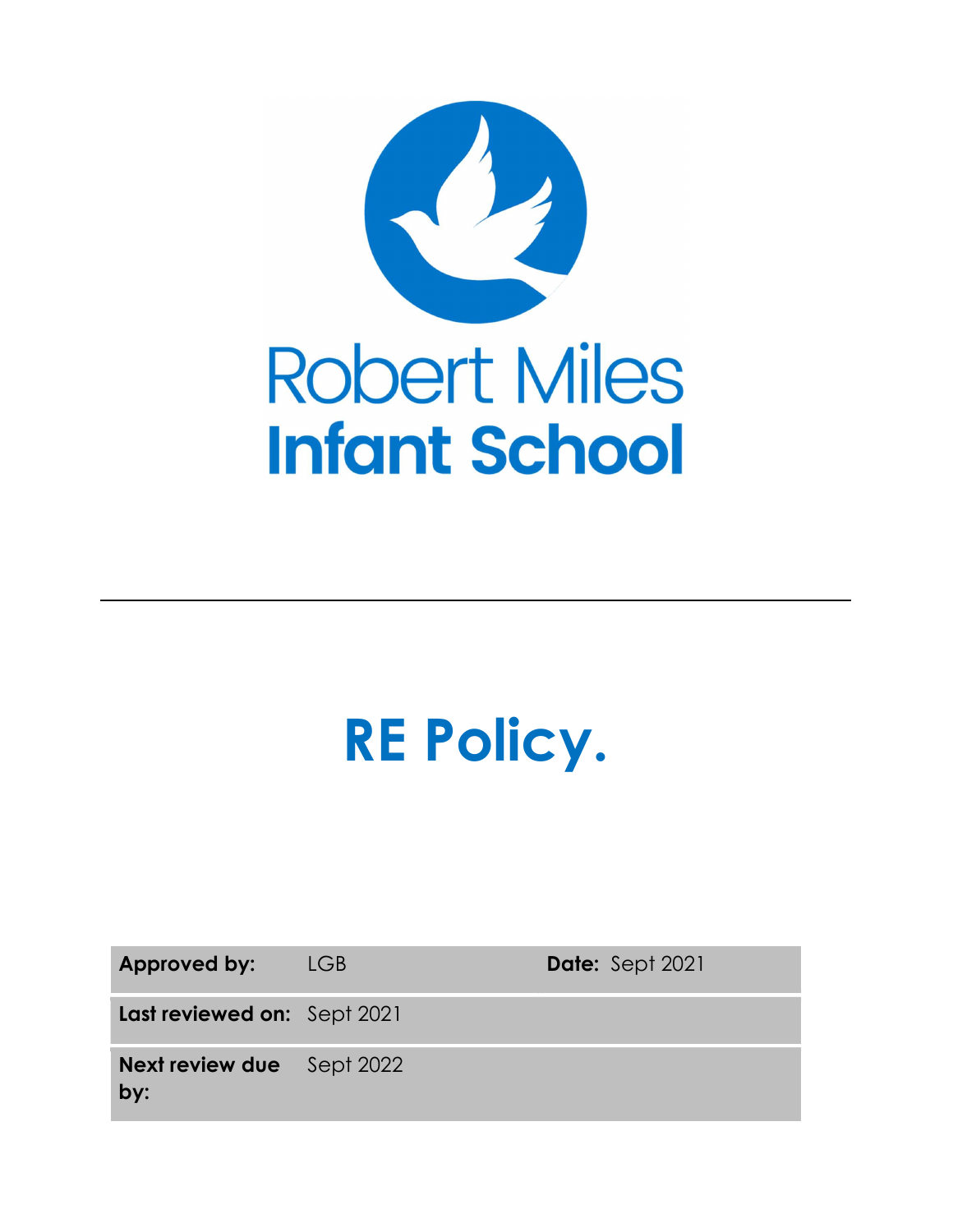# BACKGROUND TO RELIGIOUS EDUCATION AT OUR SCHOOL

- Religious Education (RE) is not a National Curriculum subject, but must be provided for all registered pupils in state-funded schools in England including those in the sixth form, unless withdrawn by their parents. It is a necessary part of a broad and balanced curriculum.
- As RE is not nationally determined a locally agreed syllabus of RE is prepared by a local Standing Advisory Council on Religious Education (SACRE) and adopted by a local authority.
- The law requires that Agreed Syllabuses and RE syllabuses used in academies that are not designated with a religious character "must reflect the fact that the religious traditions in Great Britain are in the main Christian, while taking account of the teaching and practices of the other principal religions represented in Great Britain". This means that from ages 4-19 pupils learn about diverse religions and world views including Christianity and the other principal religions. All types of school should recognise the diversity of our region and of the UK and the importance of learning about its religions and world views, including those with a significant local presence

It is this Nottingamshire Agreed Syllabus of Religious Education 2015, which we have used as the basis of our planning and delivery of RE. This takes the opportunity to give clear guidance on the structure, establishing what shall be taught and provides teachers with practical support and guidance about how to teach RE effectively. The syllabus pictures how pupils will develop increasing understanding of wide areas of RE subject knowledge, and also how pupils can develop religious literacy.

## PURPOSE OF STUDY AND AIMS

We believe at this school that RE both supports and strengthens what we aim to do in every aspect of school life. Our caring ethos and the value which we place on the development of the whole child; spiritually, morally, socially, culturally and intellectually, is reflected in the RE curriculum.

RE provokes challenging questions about the ultimate meaning and purpose of life, beliefs about God, the self and the nature of reality, issues of right and wrong and what it means to be human. It challenges pupils to reflect on, consider, analyse, interpret and evaluate issues of truth, belief, faith and ethics and to communicate their responses. In RE pupils learn from religions and world views about different ways of life in local, national and global contexts. They learn to weigh up for themselves the value of wisdom from different communities, to disagree respectfully, to be reasonable in their responses to religions and world views and to respond by expressing insights into their own and others' lives.

**Purpose of Study:** At this school we aim to achieve high quality RE for all pupils. RE teaching provides pupils with a systematic knowledge and understanding about Christianity, principal religions and worldviews which give life value. RE aims to enable pupils to become religiously and theologically literate so they can engage in life in an increasingly diverse society. It is not about telling pupils what religious views they should have but rather assists them in gaining shared human understanding, developing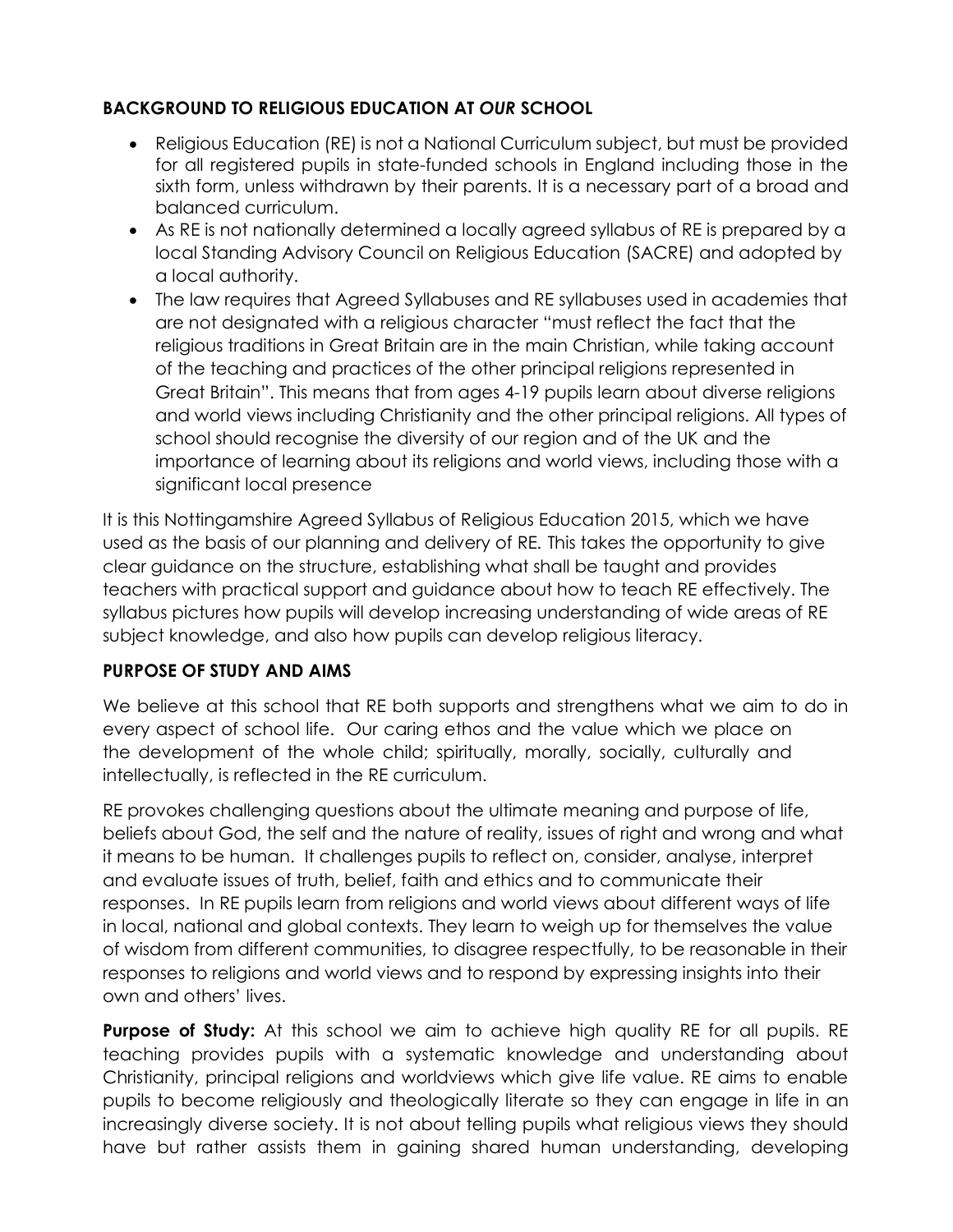personal identity and searching for meaning in the context of evaluating different viewpoints.

The curriculum for religious education aims to ensure that all pupils:

- A. Know about and understand a range of religions and world views,
- B. Express ideas and insights about the nature, significance and impact of religions and world views,
- C. Gain and deploy the skills needed to engage seriously with religions and world views.

## CONTENT AND APPROACH

At key stage 1 a minimum of two religions are studied  $\frac{1}{2}$ 

| <b>EYFS</b>      | Children will encounter Christianity and religions and beliefs represented in<br>the class, school or local community. Religious Education will support a<br>growing sense of the child's awareness of self, their own community and<br>their place within this. |
|------------------|------------------------------------------------------------------------------------------------------------------------------------------------------------------------------------------------------------------------------------------------------------------|
| Years 1<br>and 2 | A minimum of two religions are studied. Christianity and at least one other<br>religion. Our focus is on Judaism. Pupils also learn from other religions in<br>thematic units.                                                                                   |

The teaching of RE will involve some direct teaching and whole class, group, paired or individual activities. Through a range of strategies, such as: enquiry, exploration, discussion, asking and answering questions, artefacts, visits and visitors of faith and belief, pupils are actively engaged in learning.

#### Time allocation.

In order to deliver the aims and expected standards of the syllabus, SACRE and the Agreed Syllabus Conference expects a minimum allocation of curriculum time for RE based upon the law and DfE guidance. A minimum 5% of curriculum time is required for teaching RE. Schools should make plans to give at least this amount curriculum time to the subject as the syllabus is implemented.

This means in practice that schools are expected to allocate:

• Reception and Key Stage 1: 36 hours of tuition per year (e.g. 50 minutes a week or some short sessions implemented through continuous provision)

#### Special Educational Needs.

The Nottinghamshire SACRE vision is of RE for all. Every pupil can achieve and benefit from their RE, including all pupils with SEND. RE is a statutory part of the core curriculum